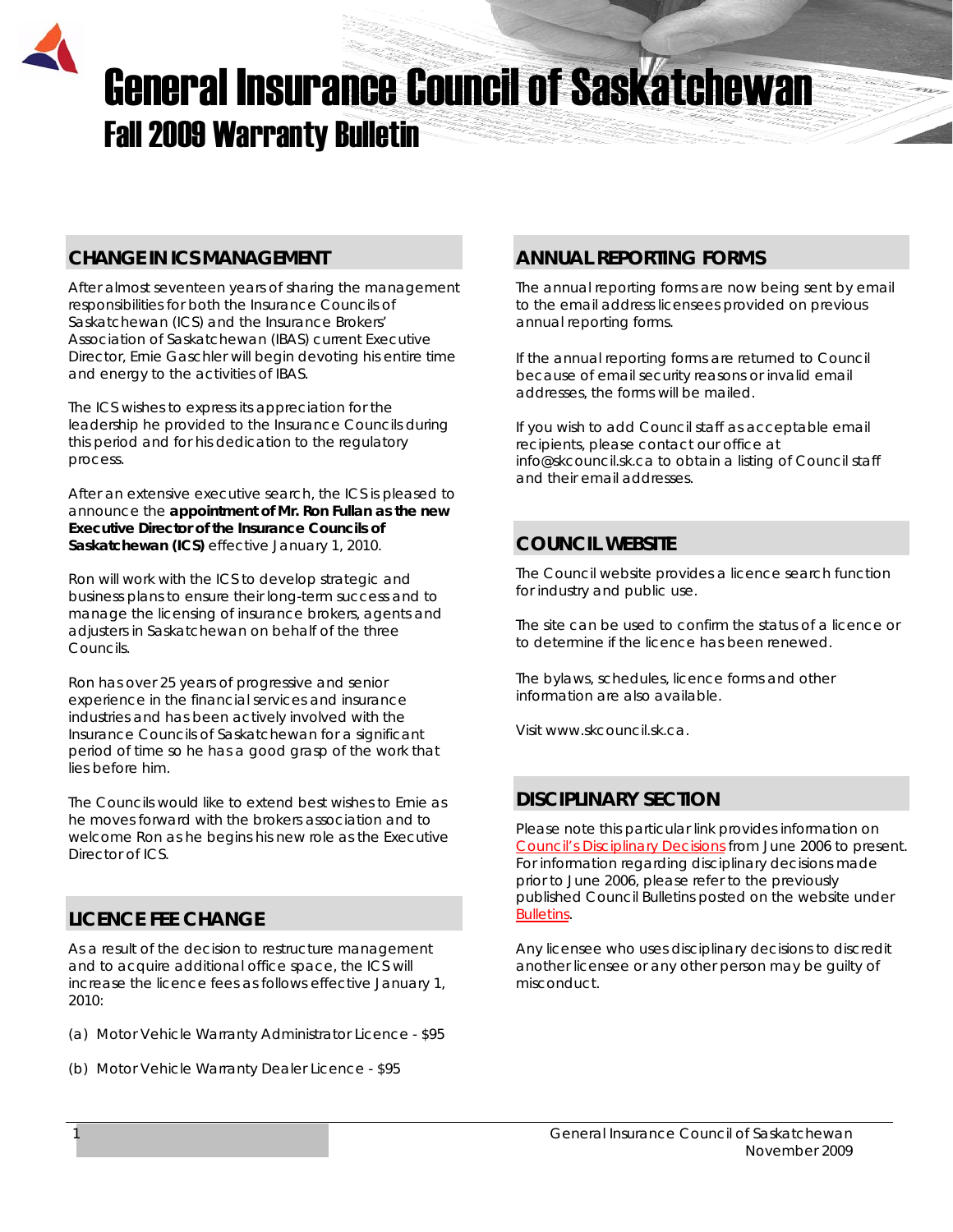#### **Trina Fay Barber and Carnduff Agencies Inc.**

Trina Fay Barber (Barber) of Carnduff SK representing Carnduff Agencies Inc. on March 11, 2009 entered into a Consensual Agreement and Undertaking (The Agreement) with the Complaints and Investigation Committee of the General Insurance Council of Saskatchewan.

Barber and Carnduff Agencies Inc., in the Agreement acknowledged, that between July 1, 2007 and July 2, 2008 Barber was permitted to act as a salesperson representing Carnduff Agencies Inc. During this period Barber did not hold an All Classes other than Life insurance salesperson's licence.

Barber and Carnduff Agencies Inc. agreed to pay Council's investigation costs in the amount of \$400 and to each pay a fine of \$500 for the contravention of *The Saskatchewan Insurance Act* and the General Insurance Council Bylaws. The total fines and costs paid were \$1,400.

#### **Ronald Joseph Blouin**

Ronald Joseph Blouin (Blouin) of Fort Qu'Appelle SK representing The Manufacturers Life Insurance Company on March 23, 2009 entered into a Consensual Agreement and Undertaking (The Agreement) with the Complaint and investigation Committee of the Life Insurance Council of Saskatchewan.

Blouin, in the Agreement, acknowledged that he failed to maintain a valid policy of errors and omissions insurance and failed to immediately notify Council of the cancellation and/or non-renewal of his errors and omissions insurance policy.

Blouin agreed to accept a 30 day suspension of his licence for the period March 23, 2009 to April 22, 2009 and pay Council's investigation costs in the amount of \$200.

#### **Richard Scott Da Silva**

Richard Scott Da Silva of Toronto ON representing ACE INA Life Insurance on July 16, 2008 entered into a Consensual Agreement and Undertaking (The Agreement) with the Complaints and Investigation Committee of the Life Insurance Council of Saskatchewan.

Da Silva, in the Agreement, acknowledged that he failed to maintain a valid policy of errors and omissions insurance and failed to immediately notify Council of the cancellation and/or non-renewal of his errors and omissions insurance policy.

Da Silva agreed to accept a 30 day suspension of his licence for the period August 1, 2008 to August 30, 2008.

#### **Glen Raymond Fisher**

Glen Raymond Fisher (Fisher) of Regina SK representing The Standard Life Insurance Company and the Cooperators Life Insurance Company was found to have contravened;

1. Life Insurance Council Bylaw 8 s. (1), (a) when; Fisher provided two emails to his client's lawyer, both of which contained erroneous information. He represented the clients assets included four life insurance policies on his client's life with total death benefit of \$1,025,000 and that cash values in the policies was minimal and was being used to pay premiums. Fisher was aware this was erroneous as at that time three of the four policies had lapsed and only \$25,000 worth of insurance was in place.

 A second communication to the lawyer was a beneficiary list sent that indicated there were four policies on the client's life when at the time three of them had lapsed. Also one policy was inaccurately portrayed as worth \$50,000, when in fact it was worth \$25,000. Fisher was aware this was erroneous.

 The Discipline Committee determined Fisher's conduct of providing inaccurate information to a lawyer, who he knew was preparing a will for his client, was disgraceful and dishonourable and clearly harmed the standing of licensees in the insurance industry.

 The Committee ordered that pursuant to Life Insurance Council Bylaw 10 s. 2:

- (a) Glen Raymond Fisher's licences be suspended for three (3) months (pursuant to Bylaw 10 s.  $2(1)(b)$ );
- (b) Glen Raymond Fisher pay to the Life Insurance Council prior to reinstatement a fine in the amount of \$2,500.00 (pursuant to Bylaw 10 s.  $2(1)(c)$ ;
- (c) Glen Raymond Fisher pay to the Life Insurance Council prior to reinstatement costs in the amount of \$2,920.00 representing the costs of the investigation and Disciplinary Hearing (pursuant to Bylaw 10 s. 2(1)(d));
- (d) Glen Raymond Fisher successfully complete at his own expense and prior to reinstatement an "Ethics" course approved by the Life Insurance Council (pursuant to Bylaw 10 s.  $2(1)(q)(iii)$ ; and
- (e) Glen Raymond Fisher's licences will be suspended for three (3) months and will remain suspended until full compliance with paragraphs (b), (c) and (d) above.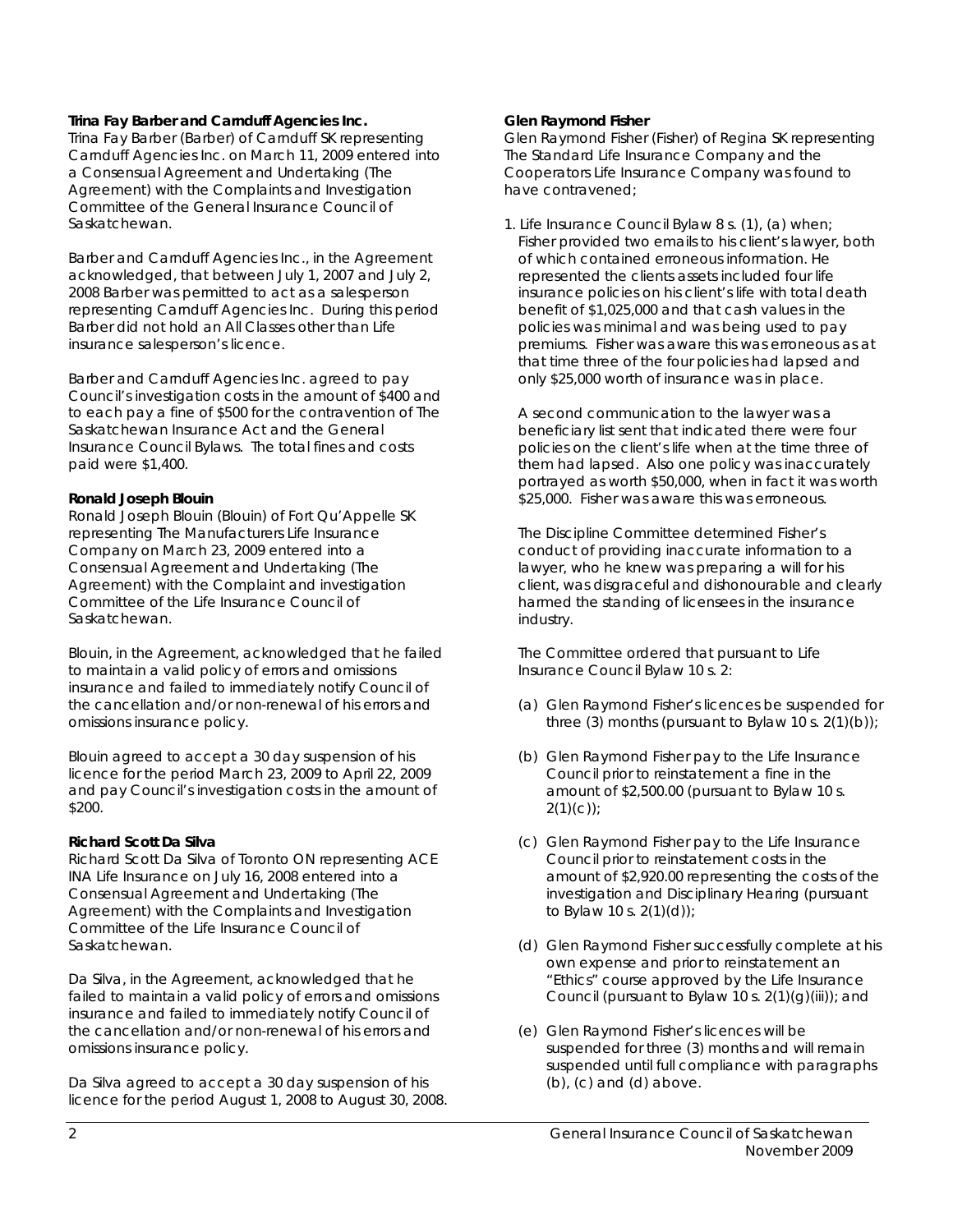

2. Life Insurance Council Bylaw 8 s. (2), (c) when; Fisher provided false and misleading information on two occasions in the course of servicing his insurance business with his client. The information was the communications to the client's lawyer. Fisher's client had requested that he provide details of her insurance policies to her lawyer.

 The Disciplinary Hearing Committee determined that Fisher provided false and/or misleading communications in the course of servicing Insured's insurance business.

 The Committee orders that pursuant to Life Insurance Council Bylaw 10, s. 2:

- (a) Glen Raymond Fisher's licences be suspended for three (3) months (pursuant to Bylaw 10 s.  $2(1)(b)$ ;
- (b) Glen Raymond Fisher pay to the Life Insurance Council prior to reinstatement a fine in the amount of \$2,500.00 (pursuant to Bylaw 10 s.  $2(1)(c)$ ;
- (c) Glen Raymond Fisher pay to the Life Insurance Council prior to reinstatement costs in the amount of \$2,920.00 representing the costs of the investigation and Disciplinary Hearing (pursuant to Bylaw 10 s.  $2(1)(d)$ );
- (d) Glen Raymond Fisher successfully complete at his own expense and prior to reinstatement an "Ethics" course approved by the Life Insurance Council (pursuant to Bylaw 10 s.  $2(1)(g)(iii)$ ; and
- (e) Glen Raymond Fisher's licences will be suspended for three (3) months and will remain suspended until full compliance with paragraphs (b), (c) and (d) above.

The suspensions imposed in charge 1 and 2 are to run concurrently and successful completion of one Ethics course is sufficient to satisfy both decisions.

The fines totaled \$5,000 and costs totaled \$5,840.

Fisher's licence(s) were suspended April 24, 2009.

#### **Harry Douglas Homenick and H. Douglas Homenick Insurance Agency Ltd.**

H. Douglas Homenick Insurance Agency Ltd. and Harry Douglas Homenick of Winnipeg MB representing The Manufacturers Life Insurance Company on November 4, 2008 entered into a Consensual Agreement and Undertaking (The Agreement) with the Complaints and Investigation Committee of the Life Insurance Council of Saskatchewan.

H. Douglas Homenick Insurance Agency Ltd. and Harry Douglas Homenick, in the Agreement, acknowledged they failed to notify Council within 30 days of regulatory proceedings that were initiated against them by the Manitoba Insurance Council, and they failed to disclose on their annual licence report(s) to Council the regulatory proceedings or penalty imposed upon them by the Manitoba Insurance Council.

H. Douglas Homenick Insurance Agency Ltd. and Harry Douglas Homenick agreed to pay Council's investigation costs in the amount of \$300 and to pay a fine of \$250 for each failure to disclose the regulatory proceedings against them. The total fine to be paid was \$500.

**Bradley Gerald Kinchen** (Kinchen) a hail agent sponsored by Wray Agencies Ltd. was found to have contravened three sections of The Hail Insurance Council Bylaws.

A Discipline Committee of the Hail Insurance Council on May 19, 2009 determined the following:

1. That contrary to Bylaw 8, Section 1, subsection (a), Kinchen failed to act in the best interests of DL and/or Wray Agencies Ltd. and/or Palliser Insurance Company Limited when:

On July 11, 2008 Kinchen took an application for hail insurance from DL and received payment from DL in the amount of \$580. Kinchen did not submit the application or payment for the insurance to Wray Agencies Ltd.

DL trusted Kinchen to place the hail insurance for which he had applied and paid for. Even when DL contacted Kinchen he still took no action to correct a problem that he had to know existed. This is a most fundamental breach of the duty owed to a consumer by an agent.

When a licensee violates the trust of a consumer all licensees are, to a degree, tarnished.

2. That contrary to Bylaw 8, Section 2, subsection (k), Kinchen failed to carry out the lawful instructions of DL when:

Kinchen was contacted by DL on or about August 1, 2008 and asked why he had not received his hail insurance policy Kinchen told him he would look after it but Kinchen never did.

The evidence shows Kinchen failed to place the application with Wray Agencies Ltd. and/or Palliser Insurance Company. When DL made him aware of what may have been an omission on Kinchen's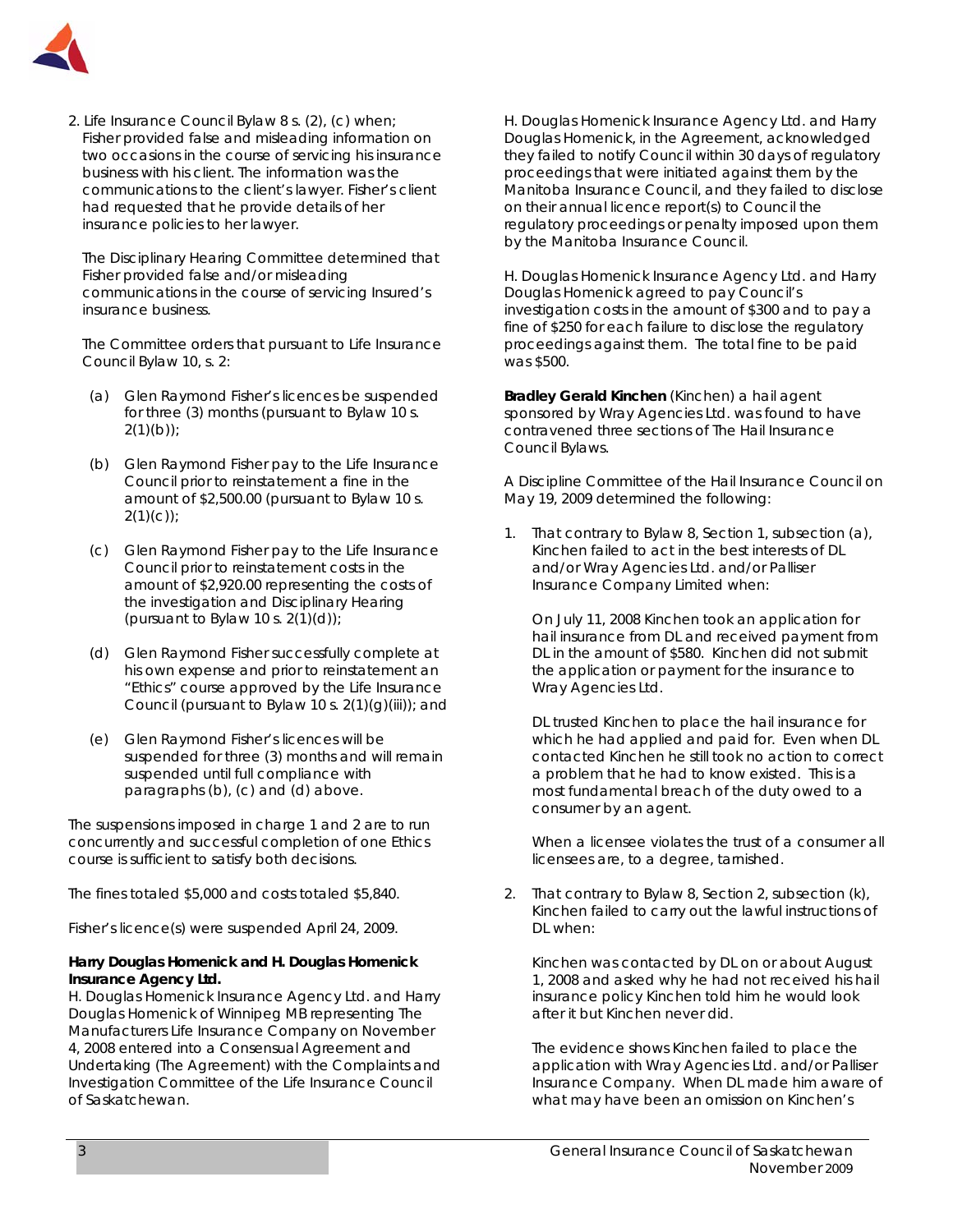part, Kinchen did nothing to correct the problem. Kinchen's inaction forced DL to seek outside assistance to confirm he had insurance coverage in place. Kinchen failed to carry out DL's lawful direction.

3. That contrary to Bylaw 8, Section 2, subsection (b), Kinchen demonstrated an unsuitability and untrustworthiness to act as a licensee when:

Kinchen failed to pay to Wray Agencies Ltd. the premium Kinchen received from DL in the amount of \$580. The premium was paid to Kinchen in trust and he was obligated to pay the premium over to Wray Agencies Ltd.

The intentions of Kinchen at the time he took the application and premium payment can not be known with any degree of certainty, however, what is known is that when he was contacted by DL he promised to take care of it but never did. This is a demonstrated unsuitability and untrustworthiness to act as a licensee.

The Discipline Committee ordered that for each contravention of Council Bylaws the following concurrent penalties were to be imposed upon Kinchen:

- 1. Kinchen's license be cancelled;
- 2. Kinchen pay hearing costs in the amount of \$950;
- 3. Kinchen pay investigation costs in the amount of \$2,420; and
- 4. Kinchen pay a fine of \$500.

#### **Lance James Emil LaCroix**

Lance James Emil LaCroix of Wakaw SK representing The Canada Life Assurance Company of Canada on January 30, 2009 entered into a Consensual Agreement and Undertaking (The Agreement) with the Complaints and Investigation Committee of the Life Insurance Council of Saskatchewan.

LaCroix in the Agreement acknowledged that he on two separate occasions failed to maintain a valid policy of errors and omissions insurance and failed to immediately notify Council of the cancellation and/or non-renewal of his errors and omissions insurance policy.

LaCroix agreed to accept a 90 day suspension of his licence for the period January 30, 2009 to April 30, 2009 and pay Council's investigation costs in the amount of \$400.

#### **Craig Stephen McCrystal**

Craig Stephen McCrystal of Regina SK representing The Equitable Life Insurance Company of Canada on April 21, 2008 entered into a Consensual Agreement and Undertaking (The Agreement) with the Complaints and Investigation Committee of the Life Insurance Council of Saskatchewan.

McCrystal, in the Agreement, acknowledged that he failed to maintain a valid policy of errors and omissions insurance and failed to immediately notify Council of the cancellation and/or non-renewal of his errors and omissions insurance policy.

McCrystal agreed to accept a 30 day suspension of his licence for the period April 21, 2008 to May 21, 2008.

#### **Cheryl Ann McLean**

Cheryl Ann McLean of Regina SK representing American Income Life Insurance Company on April 29, 2008 entered into a Consensual Agreement and Undertaking (The Agreement) with the Complaints and Investigation Committee of the Life Insurance Council of Saskatchewan.

McLean, in the Agreement, acknowledged that she failed to maintain a valid policy of errors and omissions insurance and failed to immediately notify Council of the cancellation and/or non-renewal of her errors and omissions insurance policy.

McLean agreed to accept a 30 day suspension of her licence for the period April 30, 2008 to May 30, 2008.

#### **Kevin Richard Scott Peyson**

Kevin Richard Scott Peyson of Regina SK representing RBC Life Insurance Company on November 19, 2008 entered into a Consensual Agreement and Undertaking (The Agreement) with the Complaints and Investigation Committee of the Life Insurance Council of Saskatchewan.

Peyson, in the Agreement, acknowledged that he failed to maintain a valid policy of errors and omissions insurance and failed to immediately notify Council of the cancellation and/or non-renewal of his errors and omissions insurance policy.

Peyson agreed to accept a fine in lieu of a licence suspension. The fine he paid was in the amount of \$1,200 and was based on \$200 for each week that he had failed to maintain his errors and omissions insurance.